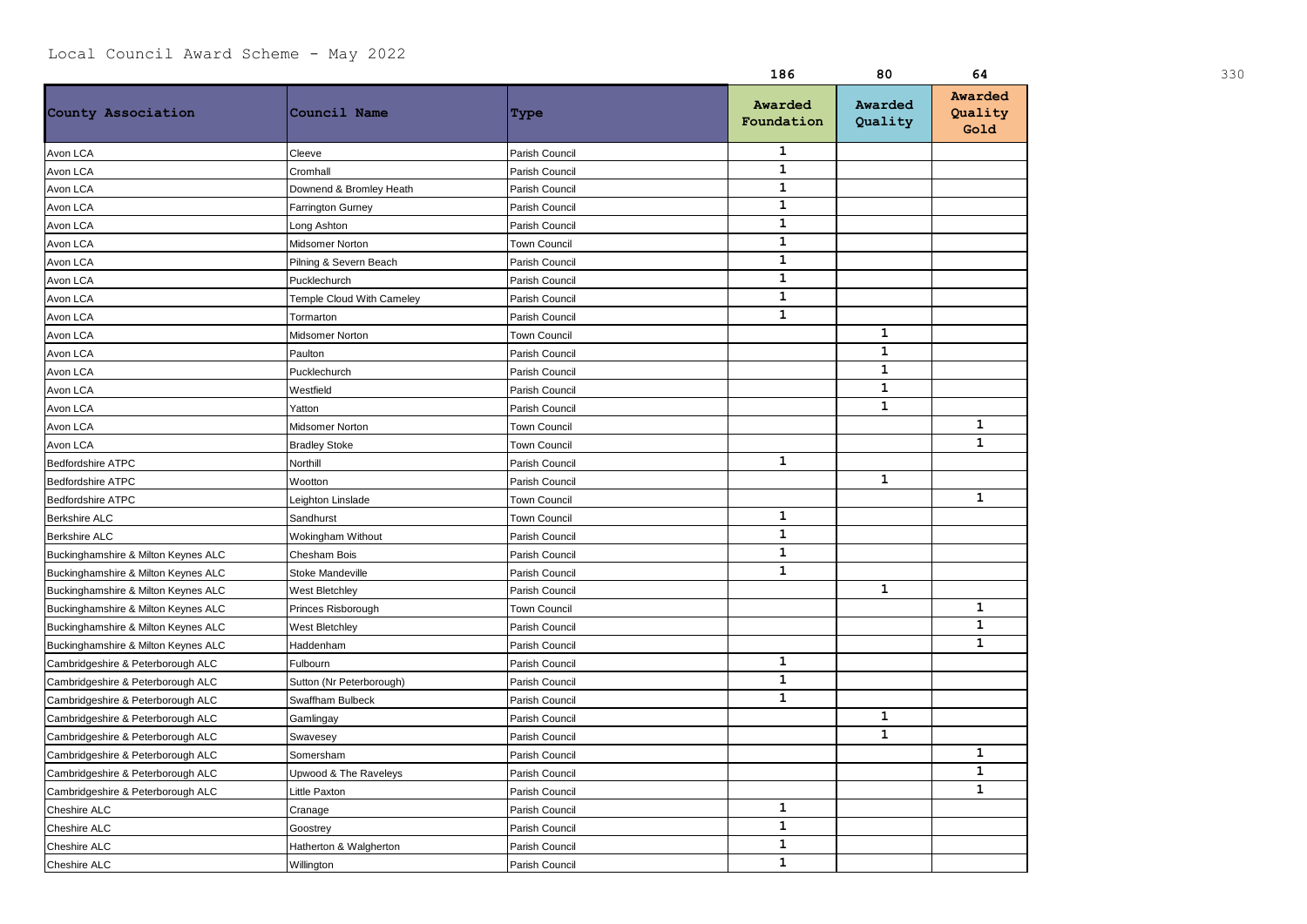|                             |                                                              |                     | 186                   | 80                 | 64                         | 330 |
|-----------------------------|--------------------------------------------------------------|---------------------|-----------------------|--------------------|----------------------------|-----|
| County Association          | Council Name                                                 | Type                | Awarded<br>Foundation | Awarded<br>Quality | Awarded<br>Quality<br>Gold |     |
| Cheshire ALC<br>Alsager     |                                                              | <b>Town Council</b> |                       | 1                  |                            |     |
| Cheshire ALC                | Goostrey                                                     | Parish Council      |                       | $\mathbf{1}$       |                            |     |
| Cheshire ALC                | Newbold Astbury Cum Moreton                                  | Parish Council      |                       | $\mathbf{1}$       |                            |     |
| Cheshire ALC<br>Tilston     |                                                              | Parish Council      |                       | $\mathbf{1}$       |                            |     |
| Cheshire ALC                | Somerford                                                    | Parish Council      |                       |                    | 1                          |     |
| Cheshire ALC                | Gawsworth                                                    | Parish Council      |                       |                    | 1                          |     |
| Cheshire ALC                | Upton By Chester                                             | Parish Council      |                       |                    | $\mathbf{1}$               |     |
| Cheshire ALC                | <b>Holmes Chapel</b>                                         | Parish Council      |                       |                    | $\mathbf{1}$               |     |
| Cheshire ALC                | Knutsford                                                    | <b>Town Council</b> |                       |                    | $\mathbf{1}$               |     |
| Cheshire ALC                | Goostrey                                                     | Parish Council      |                       |                    | $\mathbf{1}$               |     |
| Cornwall ALC                | Camborne                                                     | Town Council        | $\mathbf{1}$          |                    |                            |     |
| Cornwall ALC                | Liskeard                                                     | <b>Town Council</b> | $\mathbf{1}$          |                    |                            |     |
| Cornwall ALC                | Maker-With-Rame                                              | Parish Council      | $\mathbf{1}$          |                    |                            |     |
| Cornwall ALC                | Menheniot                                                    | Parish Council      | $\mathbf 1$           |                    |                            |     |
| Cornwall ALC                | Penzance                                                     | Town Council        | $\mathbf{1}$          |                    |                            |     |
| Cornwall ALC                | <b>St Austell</b>                                            | <b>Town Council</b> | $\mathbf{1}$          |                    |                            |     |
| Cornwall ALC                | St Keyne                                                     | Parish Council      | $\mathbf{1}$          |                    |                            |     |
| Cornwall ALC                | St Mewan                                                     | Parish Council      | $\mathbf{1}$          |                    |                            |     |
| Cornwall ALC                | St Stephen-In-Brannel                                        | Parish Council      | $\mathbf{1}$          |                    |                            |     |
| Cornwall ALC                | St Stephen-In-Brannel                                        | Parish Council      |                       | $\mathbf 1$        |                            |     |
| Cornwall ALC<br>Helston     |                                                              | <b>Town Council</b> |                       |                    | $\mathbf{1}$               |     |
| County Durham ALC           | Middleton in Teesdale & Newbiggin in Teesdale Parish Council |                     | $\mathbf{1}$          |                    |                            |     |
| County Durham ALC           | Shincliffe                                                   | Parish Council      |                       | $\mathbf{1}$       |                            |     |
| County Durham ALC           | Hawthorn                                                     | Parish Council      |                       |                    | 1                          |     |
| County Durham ALC<br>Pelton |                                                              | Parish Council      |                       |                    | $\mathbf{1}$               |     |
| Cumbria ALC                 | Ainstable                                                    | Parish Council      | ${\bf 1}$             |                    |                            |     |
| Cumbria ALC                 | Windermere                                                   | Town Council        | $\mathbf{1}$          |                    |                            |     |
| Derbyshire ALC              | Heanor & Loscoe                                              | Town Council        | $\mathbf{1}$          |                    |                            |     |
| Derbyshire ALC              | Wingerworth                                                  | Parish Council      | $\mathbf{1}$          |                    |                            |     |
| Derbyshire ALC<br>Alfreton  |                                                              | Town Council        |                       | $\mathbf{1}$       |                            |     |
| Derbyshire ALC<br>Ashover   |                                                              | Parish Council      |                       | $\mathbf{1}$       |                            |     |
| Derbyshire ALC              | Draycott & Church Wilne                                      | Parish Council      |                       | $\mathbf{1}$       |                            |     |
| Derbyshire ALC              | Holymoorside & Walton                                        | Parish Council      |                       | $\mathbf{1}$       |                            |     |
| Pilsley<br>Derbyshire ALC   |                                                              | Parish Meeting      |                       | $\mathbf{1}$       |                            |     |
| Devon ALC                   | Axmouth                                                      | Parish Council      | 1                     |                    |                            |     |
| Devon ALC                   | Berrynarbor                                                  | Parish Council      | $\mathbf 1$           |                    |                            |     |
| Devon ALC                   | Chardstock                                                   | Parish Council      | $\mathbf 1$           |                    |                            |     |
| Devon ALC                   | Coldridge                                                    | Parish Council      | $\mathbf{1}$          |                    |                            |     |
| Devon ALC<br>Ideford        |                                                              | Parish Council      | $\mathbf{1}$          |                    |                            |     |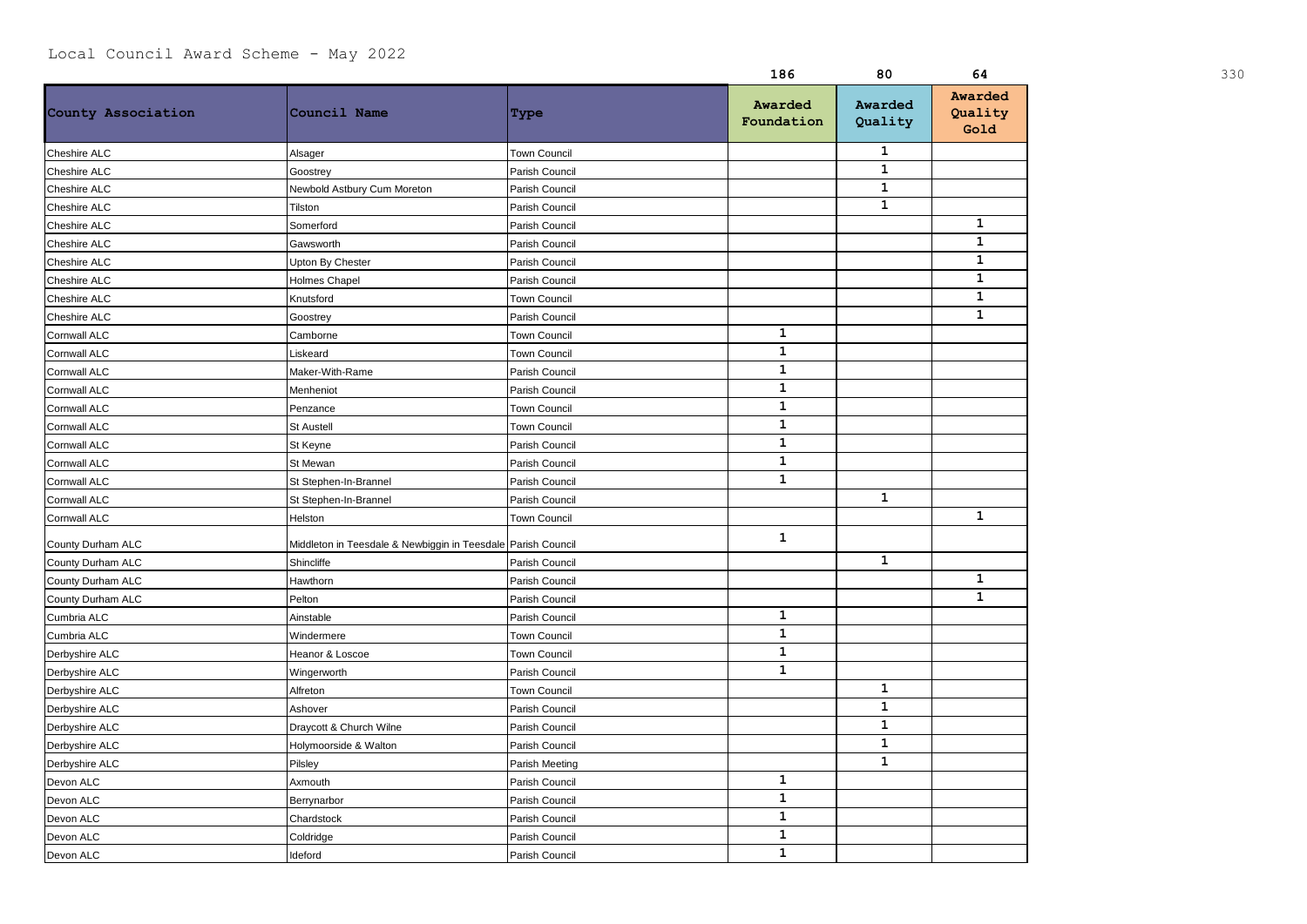|                               |                         |                     | 186                   | 80                 | 64                         | 330 |
|-------------------------------|-------------------------|---------------------|-----------------------|--------------------|----------------------------|-----|
| County Association            | Council Name            | Type                | Awarded<br>Foundation | Awarded<br>Quality | Awarded<br>Quality<br>Gold |     |
| Devon ALC                     | Seaton                  | <b>Town Council</b> | $\mathbf{1}$          |                    |                            |     |
| Devon ALC                     | Shobrooke               | Parish Council      | $\mathbf{1}$          |                    |                            |     |
| Devon ALC                     | South Molton            | Town Council        | $\mathbf 1$           |                    |                            |     |
| Devon ALC                     | Yarcombe                | Parish Council      | $\mathbf 1$           |                    |                            |     |
| Devon ALC                     | Yarnscombe              | Parish Council      | $\mathbf{1}$          |                    |                            |     |
| Devon ALC                     | <b>Brixham</b>          | <b>Town Council</b> |                       | $\mathbf{1}$       |                            |     |
| Devon ALC                     | <b>Brixton</b>          | Parish Council      |                       | $\mathbf{1}$       |                            |     |
| Devon ALC                     | Dunkeswell              | Parish Council      |                       | $\mathbf{1}$       |                            |     |
| Devon ALC                     | Fremington              | Parish Council      |                       | $\mathbf{1}$       |                            |     |
| Devon ALC                     | Ottery St Mary          | Town Council        |                       | $\mathbf{1}$       |                            |     |
| Devon ALC                     | Crediton                | <b>Town Council</b> |                       |                    | 1                          |     |
| Devon ALC                     | <b>Brixton</b>          | Parish Council      |                       |                    | $\mathbf{1}$               |     |
| Dorset APTC                   | Colehill                | Parish Council      | $\mathbf{1}$          |                    |                            |     |
| Dorset APTC                   | Wareham                 | Town Council        |                       | $\mathbf{1}$       |                            |     |
| Dorset APTC                   | <b>Blandford Forum</b>  | Town Council        |                       |                    | 1                          |     |
| Dorset APTC                   | Shaftesbury             | <b>Town Council</b> |                       |                    | $\mathbf{1}$               |     |
| East Riding & North Lincs LCA | <b>Bridlington</b>      | Town Council        | $\mathbf 1$           |                    |                            |     |
| East Riding & North Lincs LCA | Burton-upon-Stather     | Parish Council      | $\mathbf{1}$          |                    |                            |     |
| East Riding & North Lincs LCA | Haxey                   | Parish Council      | $\mathbf{1}$          |                    |                            |     |
| East Riding & North Lincs LCA | Hibaldstow              | Parish Council      | $\mathbf{1}$          |                    |                            |     |
| East Riding & North Lincs LCA | Kirton-in-Lindsey       | <b>Town Council</b> | $\mathbf{1}$          |                    |                            |     |
| East Riding & North Lincs LCA | Bridlington             | Town Council        |                       | $\mathbf{1}$       |                            |     |
| Essex ALC                     | Abberton & Langenhoe    | Parish Council      | $\mathbf{1}$          |                    |                            |     |
| Essex ALC                     | Alresford               | Parish Council      | $\mathbf 1$           |                    |                            |     |
| Essex ALC                     | Billericay              | Town Council        | $\mathbf{1}$          |                    |                            |     |
| Essex ALC                     | <b>Buckhurst Hill</b>   | Parish Council      | $\mathbf{1}$          |                    |                            |     |
| <b>Essex ALC</b>              | <b>Bures Hamlet</b>     | Parish Council      | $\mathbf{1}$          |                    |                            |     |
| <b>Essex ALC</b>              | Canewdon                | Parish Council      | $\mathbf{1}$          |                    |                            |     |
| Essex ALC                     | Epping                  | Town Council        | $\mathbf{1}$          |                    |                            |     |
| Essex ALC                     | Galleywood              | Parish Council      | $\mathbf{1}$          |                    |                            |     |
| Essex ALC                     | <b>Great Baddow</b>     | Parish Council      | $\mathbf 1$           |                    |                            |     |
| <b>Essex ALC</b>              | <b>Great Bardfield</b>  | Parish Council      | $\mathbf 1$           |                    |                            |     |
| Essex ALC                     | <b>Great Maplestead</b> | Parish Council      | $\mathbf{1}$          |                    |                            |     |
| Essex ALC                     | <b>Great Notley</b>     | Parish Council      | $\mathbf{1}$          |                    |                            |     |
| Essex ALC                     | Halstead                | Town Council        | $\mathbf{1}$          |                    |                            |     |
| Essex ALC                     | <b>Hatfield Peverel</b> | Parish Council      | $\mathbf{1}$          |                    |                            |     |
| <b>Essex ALC</b>              | Highwood                | Parish Council      | $\mathbf{1}$          |                    |                            |     |
| Essex ALC                     | Hockley                 | Parish Council      | $\mathbf{1}$          |                    |                            |     |
| Essex ALC                     | Ingatestone & Fryerning | Parish Council      | $\mathbf{1}$          |                    |                            |     |
| <b>Essex ALC</b>              | Kelvedon                | Parish Council      | $\mathbf{1}$          |                    |                            |     |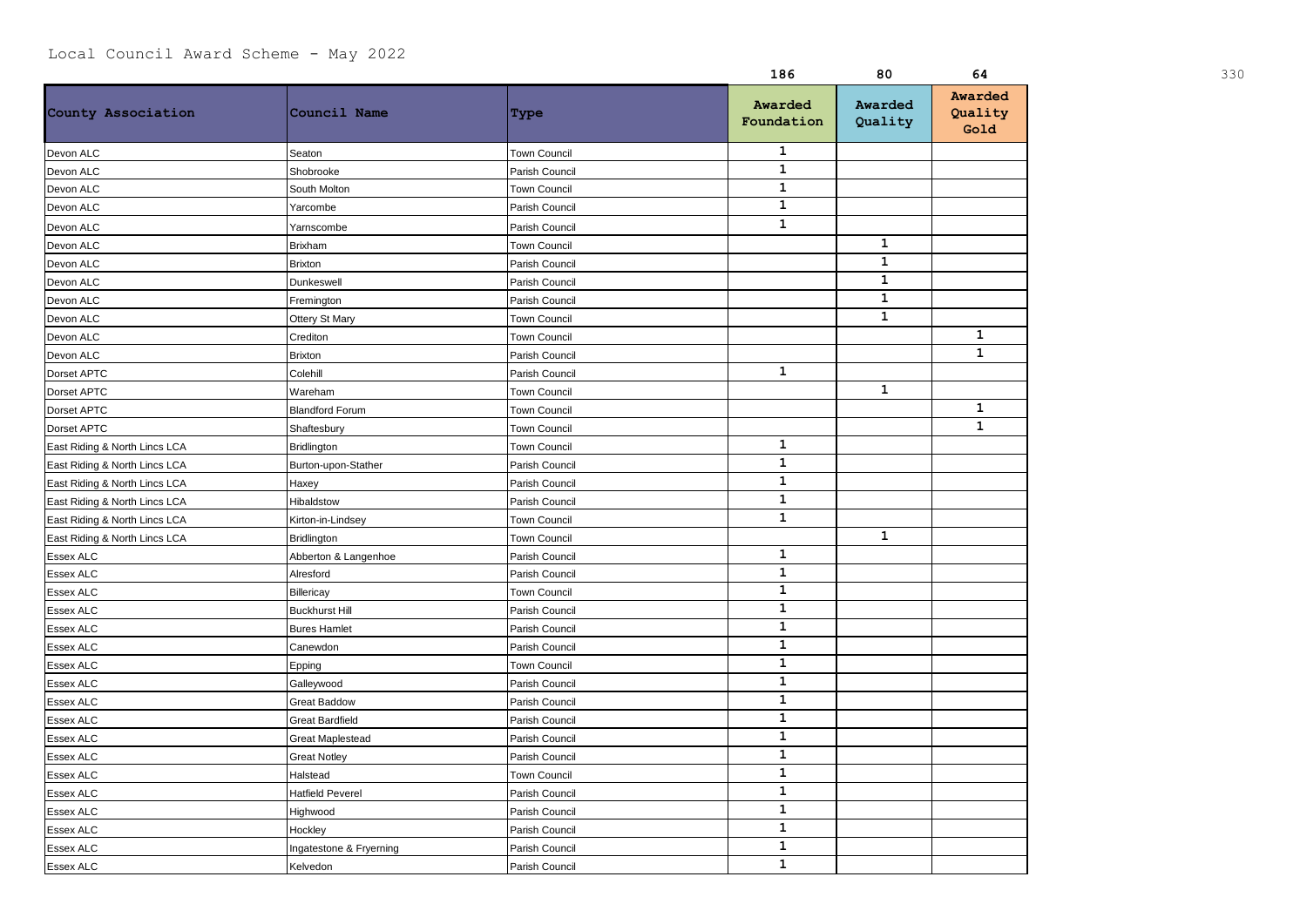|                      |                             |                     | 186                   | 80                 | 64                         |  |
|----------------------|-----------------------------|---------------------|-----------------------|--------------------|----------------------------|--|
| County Association   | Council Name                | Type                | Awarded<br>Foundation | Awarded<br>Quality | Awarded<br>Quality<br>Gold |  |
| <b>Essex ALC</b>     | Little Baddow               | Parish Council      | $\mathbf{1}$          |                    |                            |  |
| Essex ALC            | Little Waltham              | Parish Council      | $\mathbf 1$           |                    |                            |  |
| Essex ALC            | Maldon                      | Town Council        | $\mathbf 1$           |                    |                            |  |
| Essex ALC            | Marks Tey                   | Parish Council      | $\mathbf 1$           |                    |                            |  |
| <b>Essex ALC</b>     | Mistley                     | Parish Council      | $\mathbf{1}$          |                    |                            |  |
| Essex ALC            | Saffron Walden              | <b>Town Council</b> | $\mathbf 1$           |                    |                            |  |
| Essex ALC            | Sandon                      | Parish Council      | $\mathbf 1$           |                    |                            |  |
| <b>Essex ALC</b>     | Springfield                 | Parish Council      | $\mathbf 1$           |                    |                            |  |
| Essex ALC            | Thaxted                     | Parish Council      | $\mathbf 1$           |                    |                            |  |
| <b>Essex ALC</b>     | The Salings                 | Parish Council      | $\mathbf{1}$          |                    |                            |  |
| Essex ALC            | Tolleshunt D'Arcy           | Parish Council      | $\mathbf{1}$          |                    |                            |  |
| Essex ALC            | West Hanningfield           | Parish Council      | $\mathbf 1$           |                    |                            |  |
| Essex ALC            | Wickham St Paul             | Parish Council      | $\mathbf 1$           |                    |                            |  |
| <b>Essex ALC</b>     | Witham                      | <b>Town Council</b> | $\mathbf 1$           |                    |                            |  |
| <b>Essex ALC</b>     | Woodham Ferrers & Bicknacre | Town Council        | $\mathbf{1}$          |                    |                            |  |
| Essex ALC            | Epping                      | Town Council        |                       | $\mathbf{1}$       |                            |  |
| Essex ALC            | Galleywood                  | Parish Council      |                       | $\mathbf{1}$       |                            |  |
| Essex ALC            | <b>Great Baddow</b>         | Parish Council      |                       | $\mathbf{1}$       |                            |  |
| Essex ALC            | Halstead                    | Town Council        |                       | $\mathbf{1}$       |                            |  |
| <b>Essex ALC</b>     | Ingatestone & Fryerning     | Parish Council      |                       | $\mathbf{1}$       |                            |  |
| Essex ALC            | Leigh-On-Sea                | Town Council        |                       | $\mathbf{1}$       |                            |  |
| Essex ALC            | Maldon                      | Town Council        |                       | $\mathbf{1}$       |                            |  |
| Essex ALC            | Messing Cum Inworth         | Parish Council      |                       | $\mathbf 1$        |                            |  |
| <b>Essex ALC</b>     | Springfield                 | Parish Council      |                       | $\mathbf{1}$       |                            |  |
| <b>Essex ALC</b>     | Thaxted                     | Parish Council      |                       | $\mathbf{1}$       |                            |  |
| Essex ALC            | West Bergholt               | Parish Council      |                       | $\mathbf{1}$       |                            |  |
| Essex ALC            | Witham                      | Town Council        |                       | $\mathbf{1}$       |                            |  |
| Essex ALC            | Hullbridge                  | Parish Council      |                       |                    | $\mathbf{1}$               |  |
| <b>Essex ALC</b>     | Rayleigh                    | Town Council        |                       |                    | $\mathbf{1}$               |  |
| Essex ALC            | Wakes Colne                 | Parish Council      |                       |                    | $\mathbf{1}$               |  |
| Essex ALC            | Waltham Abbey               | <b>Town Council</b> |                       |                    | $\mathbf{1}$               |  |
| Essex ALC            | Epping                      | Town Council        |                       |                    | $\mathbf{1}$               |  |
| Essex ALC            | Leigh-On-Sea                | Town Council        |                       |                    | $\mathbf{1}$               |  |
| Essex ALC            | Halstead                    | Town Council        |                       |                    | $\mathbf{1}$               |  |
| Essex ALC            | Canvey Island               | Town Council        |                       |                    | $\mathbf{1}$               |  |
| Gloucestershire APTC | Alkington                   | Parish Council      | $\mathbf{1}$          |                    |                            |  |
| Gloucestershire APTC | <b>Charlton Kings</b>       | Parish Council      | $\mathbf{1}$          |                    |                            |  |
| Gloucestershire APTC | <b>Guiting Power</b>        | Parish Council      | $\mathbf 1$           |                    |                            |  |
| Gloucestershire APTC | Hinton                      | Parish Council      | $\mathbf 1$           |                    |                            |  |
| Gloucestershire APTC | Kemble & Ewen               | Parish Council      | $\mathbf 1$           |                    |                            |  |
|                      |                             |                     |                       |                    |                            |  |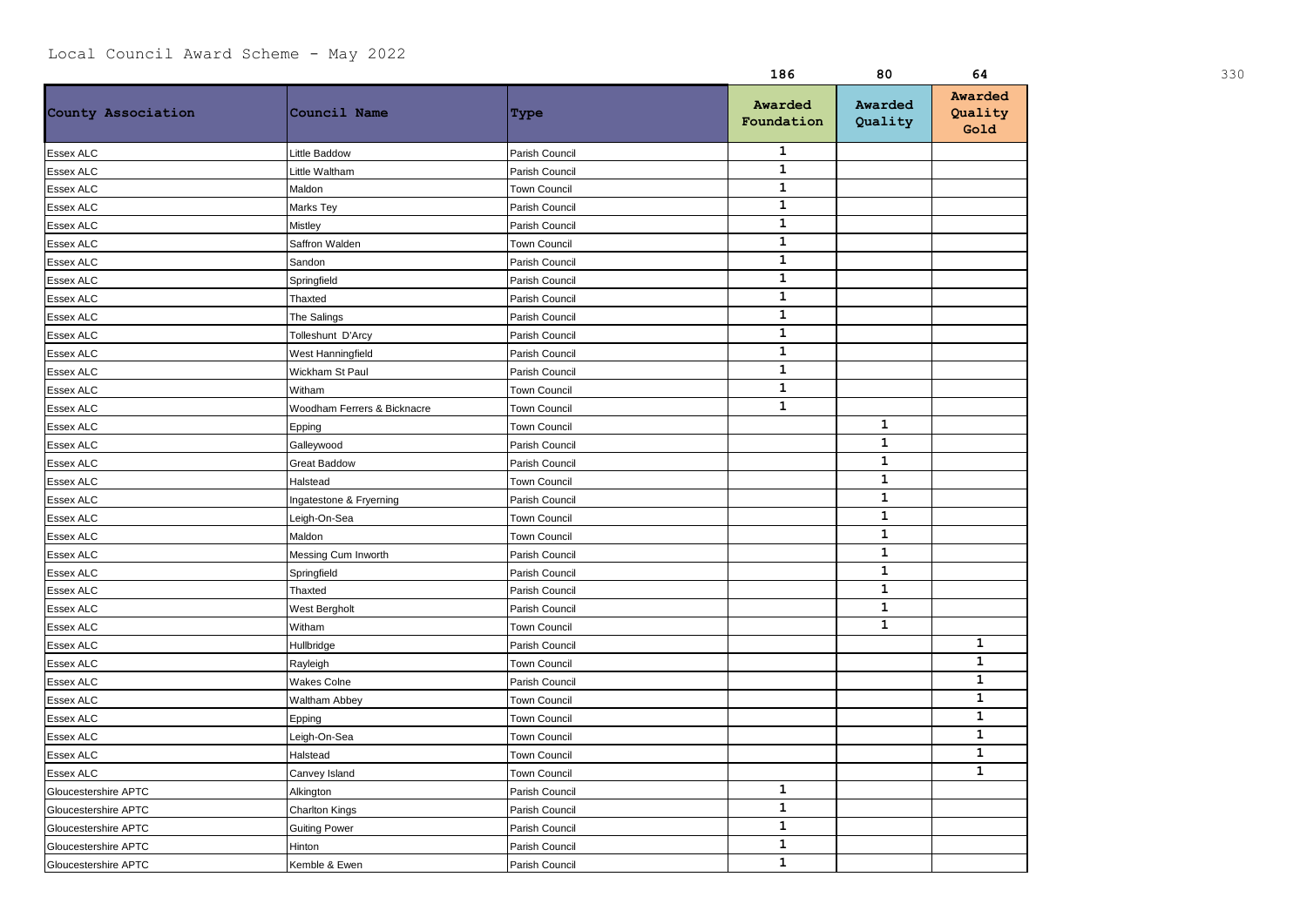|                           |                                   |                     | 186                   | 80                 | 64                         | 330 |
|---------------------------|-----------------------------------|---------------------|-----------------------|--------------------|----------------------------|-----|
| County Association        | Council Name                      | Type                | Awarded<br>Foundation | Awarded<br>Quality | Awarded<br>Quality<br>Gold |     |
| Gloucestershire APTC      | Newent                            | <b>Town Council</b> | $\mathbf{1}$          |                    |                            |     |
| Gloucestershire APTC      | Shurdington                       | Parish Council      | $\mathbf{1}$          |                    |                            |     |
| Gloucestershire APTC      | Slimbridge                        | Parish Council      | ${\bf 1}$             |                    |                            |     |
| Gloucestershire APTC      | Southam                           | Parish Council      | $\mathbf{1}$          |                    |                            |     |
| Gloucestershire APTC      | Tewkesbury                        | <b>Town Council</b> | $\mathbf{1}$          |                    |                            |     |
| Gloucestershire APTC      | Whiteshill & Ruscombe             | Parish Council      | $\mathbf{1}$          |                    |                            |     |
| Gloucestershire APTC      | <b>Charlton Kings</b>             | Parish Council      |                       | $\mathbf{1}$       |                            |     |
| Gloucestershire APTC      | Kingswood                         | Parish Council      |                       | $\mathbf{1}$       |                            |     |
| Gloucestershire APTC      | Newent                            | <b>Town Council</b> |                       | $\mathbf{1}$       |                            |     |
| Gloucestershire APTC      | Whiteshill & Ruscombe             | Parish Council      |                       | $\mathbf{1}$       |                            |     |
| Gloucestershire APTC      | Dursley                           | <b>Town Council</b> |                       |                    | $\mathbf 1$                |     |
| Gloucestershire APTC      | Eastington                        | Parish Council      |                       |                    | $\mathbf{1}$               |     |
| Gloucestershire APTC      | Painswick                         | Parish Council      |                       |                    | $\mathbf{1}$               |     |
| Gloucestershire APTC      | Tetbury                           | <b>Town Council</b> |                       |                    | $\mathbf{1}$               |     |
| Gloucestershire APTC      | Quedgeley                         | <b>Town Council</b> |                       |                    | $\mathbf{1}$               |     |
| Gloucestershire APTC      | <b>Charlton Kings</b>             | Parish Council      |                       |                    | $\mathbf{1}$               |     |
| Gloucestershire APTC      | Cirencester                       | Town Council        |                       |                    | $\mathbf{1}$               |     |
| Hampshire ALC             | Headley                           | Parish Council      | $\mathbf{1}$          |                    |                            |     |
| Hampshire ALC             | Liss                              | Parish Council      | $\mathbf{1}$          |                    |                            |     |
| Hampshire ALC             | Sway                              | Parish Council      | $\mathbf{1}$          |                    |                            |     |
| Hertfordshire APTC        | <b>Colney Heath</b>               | Parish Council      | $\mathbf{1}$          |                    |                            |     |
| <b>Hertfordshire APTC</b> | Royston                           | <b>Town Council</b> | $\mathbf{1}$          |                    |                            |     |
| Hertfordshire APTC        | Welwyn                            | Parish Council      | $\mathbf{1}$          |                    |                            |     |
| Hertfordshire APTC        | Elstree & Borehamwood             | <b>Town Council</b> |                       | $\mathbf{1}$       |                            |     |
| Kent ALC                  | Edenbridge                        | <b>Town Council</b> | $\mathbf{1}$          |                    |                            |     |
| Kent ALC                  | Swanscombe & Greenhithe           | <b>Town Council</b> | $\mathbf{1}$          |                    |                            |     |
| Kent ALC                  | Walmer                            | Parish Council      | $\mathbf{1}$          |                    |                            |     |
| Kent ALC                  | Westgate-on-Sea                   | <b>Town Council</b> | $\mathbf{1}$          |                    |                            |     |
| Kent ALC                  | Cranbrook & Sissinghurst          | Parish Council      |                       | $\mathbf{1}$       |                            |     |
| Kent ALC                  | East Peckham                      | Parish Council      |                       | $\mathbf{1}$       |                            |     |
| Kent ALC                  | <b>Great Chart with Singleton</b> | Parish Council      |                       | 1                  |                            |     |
| Kent ALC                  | Marden                            | Parish Council      |                       | $\mathbf{1}$       |                            |     |
| Kent ALC                  | Pembury                           | Parish Council      |                       | $\mathbf{1}$       |                            |     |
| Kent ALC                  | Swanley                           | <b>Town Council</b> |                       | $\mathbf{1}$       |                            |     |
| Kent ALC                  | Faversham                         | <b>Town Council</b> |                       |                    | 1                          |     |
| Kent ALC                  | Folkestons                        | <b>Town Council</b> |                       |                    | $\mathbf{1}$               |     |
| Kent ALC                  | Marden                            | Parish Council      |                       |                    | $\mathbf{1}$               |     |
| Kent ALC                  | Sevenoaks                         | <b>Town Council</b> |                       |                    | $\mathbf{1}$               |     |
| Kent ALC                  | Stone                             | Parish Council      |                       |                    | $\mathbf{1}$               |     |
| Lancashire ALC            | Maghull                           | <b>Town Council</b> | $\mathbf{1}$          |                    |                            |     |
|                           |                                   |                     |                       |                    |                            |     |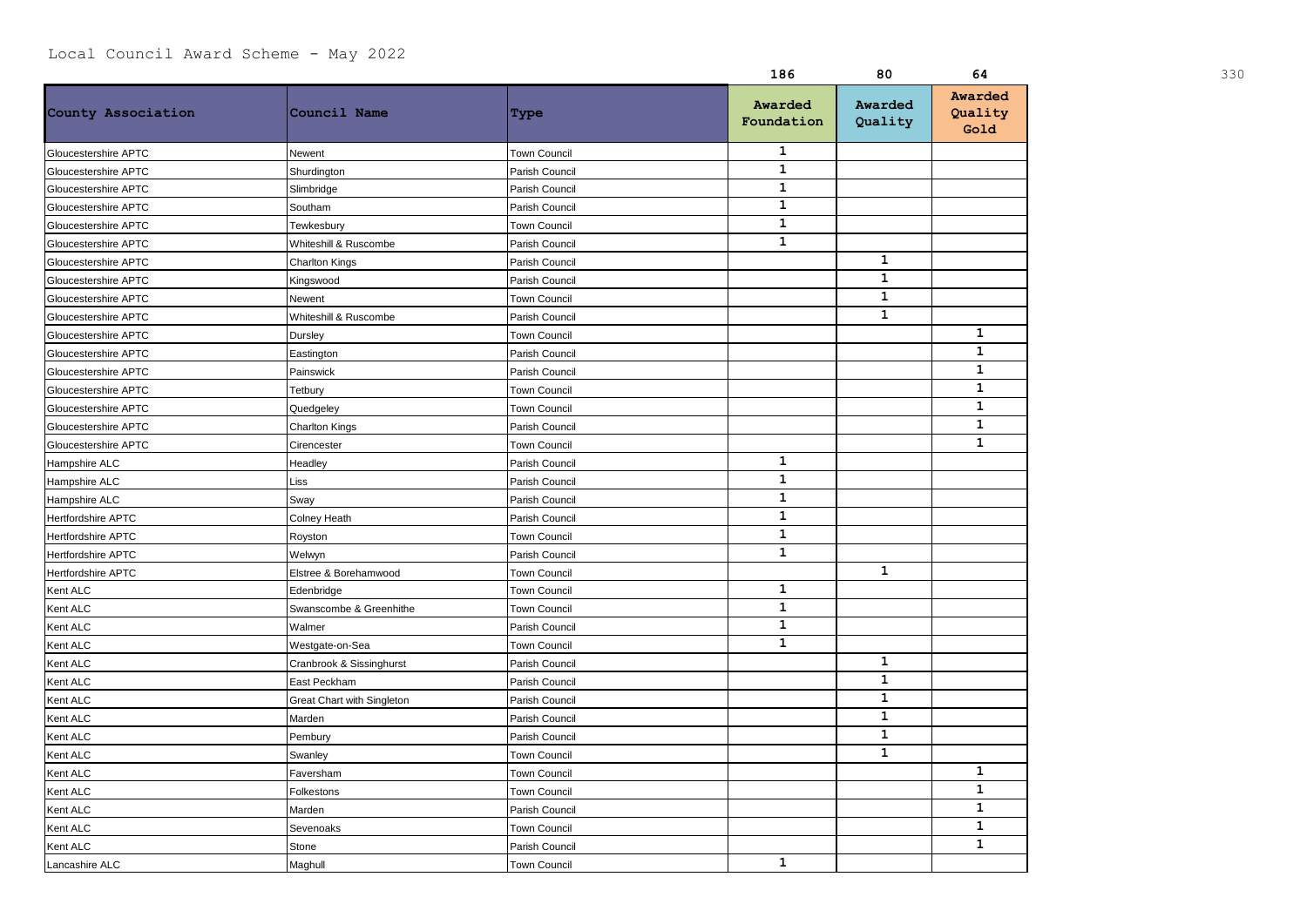|                              |                                |                     | 186                   | 80                 | 64                         | 330 |
|------------------------------|--------------------------------|---------------------|-----------------------|--------------------|----------------------------|-----|
| County Association           | Council Name                   | Type                | Awarded<br>Foundation | Awarded<br>Quality | Awarded<br>Quality<br>Gold |     |
| Lancashire ALC               | Westhoughton                   | <b>Town Council</b> | $\mathbf{1}$          |                    |                            |     |
| Leicestershire & Rutland ALC | Blaby                          | Parish Council      | $\mathbf{1}$          |                    |                            |     |
| Leicestershire & Rutland ALC | <b>Stoney Stanton</b>          | Parish Council      | $\mathbf 1$           |                    |                            |     |
| Leicestershire & Rutland ALC | Syston                         | <b>Town Council</b> | $\mathbf 1$           |                    |                            |     |
| Leicestershire & Rutland ALC | Anstey                         | Parish Council      |                       |                    | $\mathbf{1}$               |     |
| Leicestershire & Rutland ALC | Ashby De La Zouch              | Town Council        |                       |                    | $\mathbf{1}$               |     |
| Lincolnshire ALC             | <b>Bardney Group</b>           | Parish Council      | 1                     |                    |                            |     |
| Lincolnshire ALC             | Billinghay                     | Parish Council      | $\mathbf 1$           |                    |                            |     |
| Lincolnshire ALC             | <b>Bracebridge Heath</b>       | Parish Council      | $\mathbf 1$           |                    |                            |     |
| Lincolnshire ALC             | Doddington & Whisby            | Parish Council      | $\mathbf 1$           |                    |                            |     |
| Lincolnshire ALC             | Holton le Clay                 | Parish Council      | $\mathbf{1}$          |                    |                            |     |
| Lincolnshire ALC             | Saxilby with Ingleby           | Parish Council      | $\mathbf{1}$          |                    |                            |     |
| Lincolnshire ALC             | Holton le Clay                 | Parish Council      |                       | $\mathbf{1}$       |                            |     |
| Lincolnshire ALC             | Mablethorpe & Sutton           | Town Council        |                       |                    | $\mathbf{1}$               |     |
| Lincolnshire ALC             | <b>Skegness</b>                | Town Council        |                       |                    | $\mathbf{1}$               |     |
| Merseyside ALC               | Prescot                        | Town Council        | $\mathbf{1}$          |                    |                            |     |
| Norfolk ALC                  | Acle                           | Parish Council      | $\mathbf{1}$          |                    |                            |     |
| Norfolk ALC                  | <b>Beeston Regis</b>           | Parish Council      | $\mathbf{1}$          |                    |                            |     |
| Norfolk ALC                  | Cantley, Limpenhoe & Southwood | Parish Council      | $\mathbf{1}$          |                    |                            |     |
| Norfolk ALC                  | Claxton                        | Parish Council      | $\mathbf 1$           |                    |                            |     |
| Norfolk ALC                  | Cringleford                    | Parish Council      | $\mathbf{1}$          |                    |                            |     |
| Norfolk ALC                  | Denver                         | Parish Council      | $\mathbf{1}$          |                    |                            |     |
| Norfolk ALC                  | Harling                        | Parish Council      | $\mathbf{1}$          |                    |                            |     |
| Norfolk ALC                  | Horning                        | Parish Council      | $\mathbf{1}$          |                    |                            |     |
| Norfolk ALC                  | Keswick & Intwood              | Parish Council      | $\mathbf 1$           |                    |                            |     |
| Norfolk ALC                  | Langley with Hardley           | Parish Council      | $\mathbf{1}$          |                    |                            |     |
| Norfolk ALC                  | North Runcton                  | Parish Council      | $\mathbf{1}$          |                    |                            |     |
| Norfolk ALC                  | North Walsham                  | Town Council        | $\mathbf{1}$          |                    |                            |     |
| Norfolk ALC                  | Poringland                     | Parish Council      | $\mathbf 1$           |                    |                            |     |
| Norfolk ALC                  | Pulham St Mary                 | Parish Council      | $\mathbf{1}$          |                    |                            |     |
| Norfolk ALC                  | <b>Beeston Regis</b>           | Parish Council      |                       | $\mathbf{1}$       |                            |     |
| Norfolk ALC                  | Old Catton                     | Parish Council      |                       | $\mathbf{1}$       |                            |     |
| Norfolk ALC                  | Rackheath                      | Parish Council      |                       | $\mathbf{1}$       |                            |     |
| Norfolk ALC                  | South Wootton                  | Parish Council      |                       | $\mathbf{1}$       |                            |     |
| Norfolk ALC                  | Tasburgh                       | Parish Council      |                       | $\mathbf{1}$       |                            |     |
| Norfolk ALC                  | Winterton on Sea               | Parish Council      |                       | $\mathbf{1}$       |                            |     |
| Norfolk ALC                  | Thetford                       | Town Council        |                       |                    | $\mathbf{1}$               |     |
| Norfolk ALC                  | North Walsham                  | Town Council        |                       |                    | $\mathbf{1}$               |     |
| Northamptonshire CALC        | Evenley                        | Parish Council      | 1                     |                    |                            |     |
| Northamptonshire CALC        | Little Stanion                 | Parish Council      | $\mathbf{1}$          |                    |                            |     |
|                              |                                |                     |                       |                    |                            |     |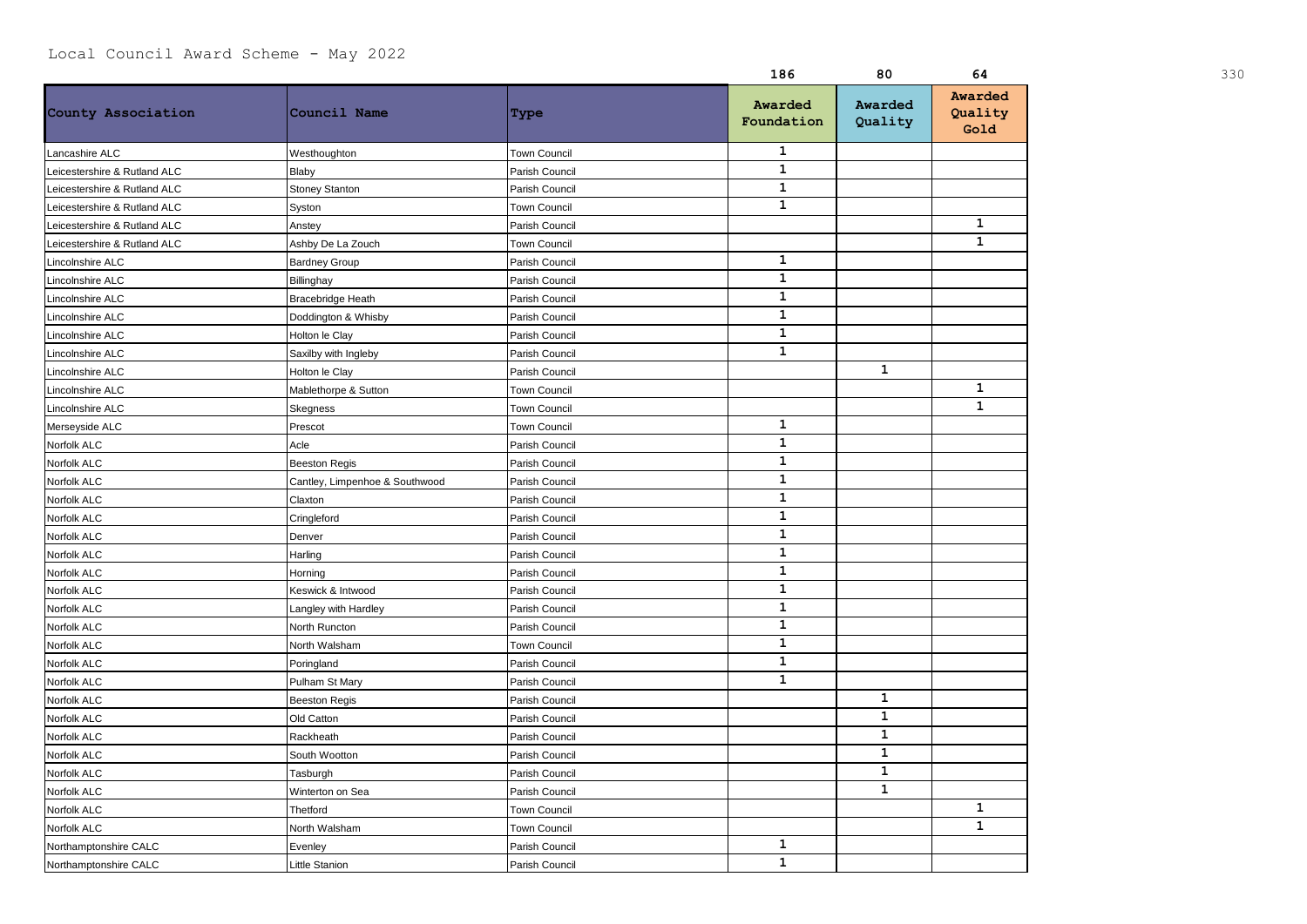|                       |                                                       |                     | 186                   | 80                 | 64                         | 330 |
|-----------------------|-------------------------------------------------------|---------------------|-----------------------|--------------------|----------------------------|-----|
| County Association    | Council Name                                          | Type                | Awarded<br>Foundation | Awarded<br>Quality | Awarded<br>Quality<br>Gold |     |
| Northamptonshire CALC | Raunds                                                | <b>Town Council</b> |                       |                    | 1                          |     |
| Northumberland ALC    | Hexham                                                | <b>Town Council</b> | $\mathbf 1$           |                    |                            |     |
| Nottinghamshire ALC   | Collingham                                            | Parish Council      | $\mathbf{1}$          |                    |                            |     |
| Nottinghamshire ALC   | Dunham on Trent with Ragnall Fledborough &<br>Darlton | Parish Council      | $\mathbf{1}$          |                    |                            |     |
| Nottinghamshire ALC   | Harby                                                 | Parish Council      | $\mathbf{1}$          |                    |                            |     |
| Nottinghamshire ALC   | Mattersey                                             | Parish Council      | $\mathbf{1}$          |                    |                            |     |
| Nottinghamshire ALC   | Collingham                                            | Parish Council      |                       | $\mathbf{1}$       |                            |     |
| Nottinghamshire ALC   | Radcliffe-On-Trent                                    | Parish Council      |                       | $\mathbf{1}$       |                            |     |
| Nottinghamshire ALC   | Collingham                                            | Parish Council      |                       |                    | $\mathbf{1}$               |     |
| Oxfordshire ALC       | Old Marston                                           | Parish Council      | $\mathbf{1}$          |                    |                            |     |
| Oxfordshire ALC       | Faringdon                                             | <b>Town Council</b> |                       |                    | $\mathbf{1}$               |     |
| Shropshire ALC        | Clive                                                 | Parish Council      | $\mathbf{1}$          |                    |                            |     |
| Shropshire ALC        | Ditton Priors                                         | Parish Council      | $\mathbf{1}$          |                    |                            |     |
| Shropshire ALC        | Kinlet                                                | Parish Council      | $\mathbf{1}$          |                    |                            |     |
| Shropshire ALC        | <b>Oswestry Rural</b>                                 | Parish Council      | $\mathbf{1}$          |                    |                            |     |
| Shropshire ALC        | Ruyton XI Towns                                       | Parish Council      | $\mathbf{1}$          |                    |                            |     |
| Shropshire ALC        | Selattyn & Gobowen                                    | Parish Council      | $\mathbf{1}$          |                    |                            |     |
| Shropshire ALC        | Wem Rural                                             | Parish Council      | $\mathbf{1}$          |                    |                            |     |
| Shropshire ALC        | Cleobury Mortimer                                     | <b>Town Council</b> |                       | $\mathbf{1}$       |                            |     |
| Shropshire ALC        | Donnington & Muxton                                   | Parish Council      |                       | $\mathbf{1}$       |                            |     |
| Shropshire ALC        | Welshampton & Lyneal                                  | Parish Council      |                       | $\mathbf{1}$       |                            |     |
| Shropshire ALC        | Welshampton & Lyneal                                  | Parish Council      |                       |                    | $\mathbf{1}$               |     |
| Shropshire ALC        | Wem Rural                                             | Parish Council      |                       |                    | $\mathbf{1}$               |     |
| Shropshire ALC        | <b>Cleobury Mortimer</b>                              | <b>Town Council</b> |                       |                    | $\mathbf{1}$               |     |
| Somerset ALC          | Castle Cary                                           | <b>Town Council</b> | $\mathbf{1}$          |                    |                            |     |
| Somerset ALC          | Ilminster                                             | Town Council        | $\mathbf{1}$          |                    |                            |     |
| Somerset ALC          | Winsham                                               | Parish Council      | $\mathbf{1}$          |                    |                            |     |
| Somerset ALC          | Charlton Horethorne                                   | Parish Council      |                       | $\mathbf 1$        |                            |     |
| Somerset ALC          | Frome                                                 | Town Council        |                       |                    | $\mathbf 1$                |     |
| Staffordshire PCA     | <b>Bilbrook</b>                                       | Parish Council      | $\mathbf{1}$          |                    |                            |     |
| Staffordshire PCA     | Chapel & Hill Chorlton                                | Parish Council      | $\mathbf{1}$          |                    |                            |     |
| Staffordshire PCA     | Colwich                                               | Parish Council      | $\mathbf{1}$          |                    |                            |     |
| Staffordshire PCA     | Creswell                                              | Parish Council      | $\mathbf{1}$          |                    |                            |     |
| Staffordshire PCA     | Fradley With Streethay                                | Parish Council      | $\mathbf{1}$          |                    |                            |     |
| Staffordshire PCA     | Kidsgrove                                             | <b>Town Council</b> | $\mathbf{1}$          |                    |                            |     |
| Staffordshire PCA     | Lapley, Stretton & Wheaton Aston                      | Parish Council      | $\mathbf{1}$          |                    |                            |     |
| Staffordshire PCA     | Longdon                                               | Parish Council      | $\mathbf{1}$          |                    |                            |     |
| Staffordshire PCA     | Rugeley                                               | <b>Town Council</b> | $\mathbf{1}$          |                    |                            |     |
| Staffordshire PCA     | Stowe-By-Chartley                                     | Parish Council      | $\mathbf{1}$          |                    |                            |     |
| Staffordshire PCA     | Rugeley                                               | Town Council        |                       | $\mathbf{1}$       |                            |     |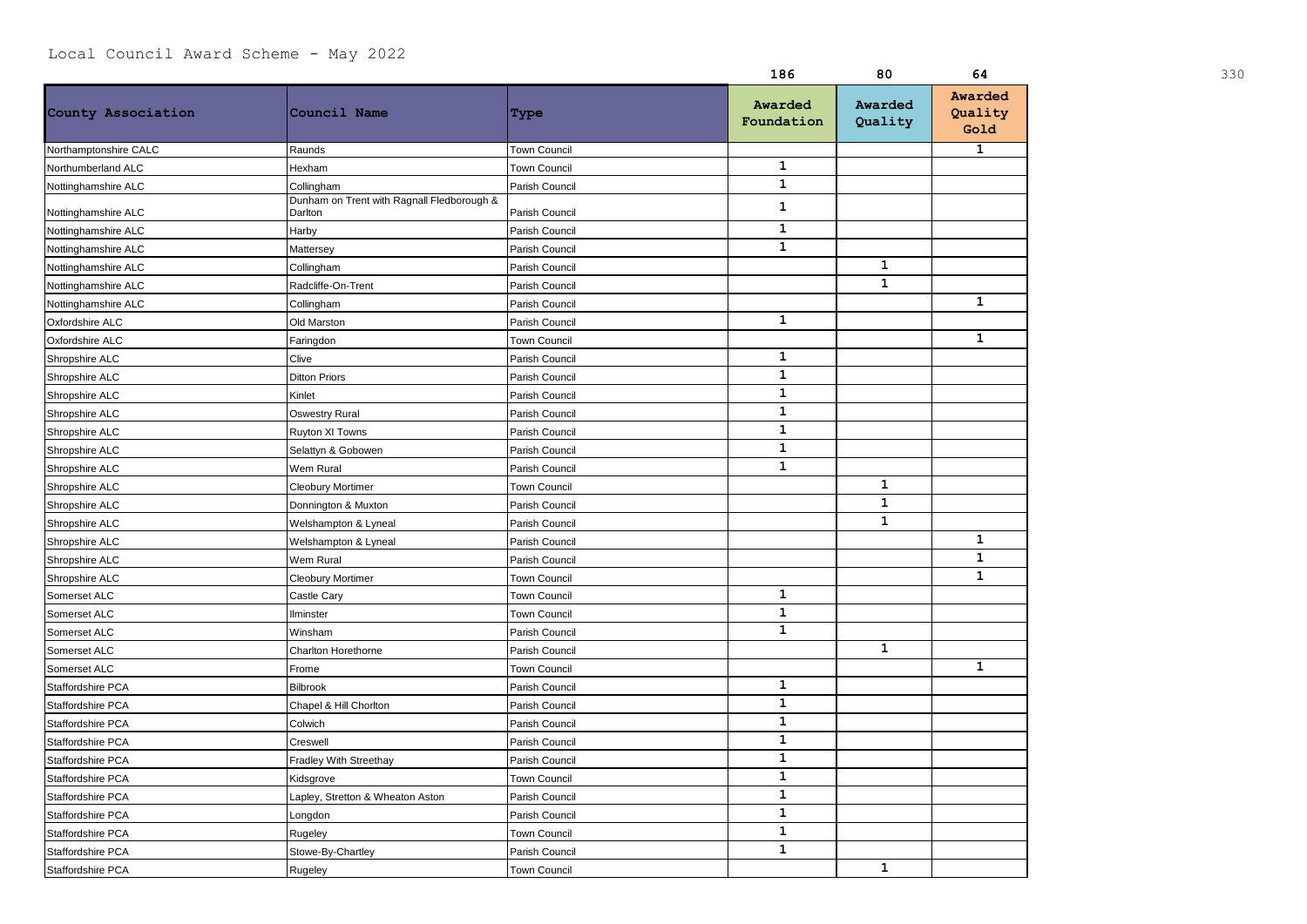|                                  |                               |                     | 186                   | 80                 | 64                         | 330 |
|----------------------------------|-------------------------------|---------------------|-----------------------|--------------------|----------------------------|-----|
| County Association               | Council Name                  | Type                | Awarded<br>Foundation | Awarded<br>Quality | Awarded<br>Quality<br>Gold |     |
| Staffordshire PCA                | Gnosall                       | Parish Council      |                       |                    | $\mathbf{1}$               |     |
| Suffolk ALC                      | <b>Bures St Mary</b>          | Parish Council      | $\mathbf{1}$          |                    |                            |     |
| Suffolk ALC                      | <b>Great Waldingfield</b>     | Parish Council      | $\mathbf{1}$          |                    |                            |     |
| Suffolk ALC                      | Nacton                        | Parish Council      | $\mathbf{1}$          |                    |                            |     |
| Suffolk ALC                      | Oulton                        | Parish Council      | $\mathbf{1}$          |                    |                            |     |
| Suffolk ALC                      | Wickhambrook                  | Parish Council      | $\mathbf{1}$          |                    |                            |     |
| Suffolk ALC                      | Framlingham                   | <b>Town Council</b> |                       | $\mathbf{1}$       |                            |     |
| Suffolk ALC                      | Grundisburdgh & Culpho        | Parish Council      | $\mathbf{1}$          |                    |                            |     |
| Suffolk ALC                      | Stanton                       | Parish Council      |                       | $\mathbf{1}$       |                            |     |
| Suffolk ALC                      | Thurston                      | Parish Council      |                       | $\mathbf{1}$       |                            |     |
| Suffolk ALC                      | Felixstowe                    | Town Council        |                       |                    | $\mathbf{1}$               |     |
| Suffolk ALC                      | Stowmarket                    | <b>Town Council</b> |                       |                    | $\mathbf{1}$               |     |
| Surrey APTC                      | Godalming                     | Town Council        |                       | $\mathbf{1}$       |                            |     |
| Warwickshire & West Midlands ALC | Atherstone                    | Town Council        | $\mathbf{1}$          |                    |                            |     |
| Warwickshire & West Midlands ALC | Clifton upon Dunsmore         | Parish Council      | $\mathbf{1}$          |                    |                            |     |
| Warwickshire & West Midlands ALC | Finham                        | Parish Council      | $\mathbf{1}$          |                    |                            |     |
| Warwickshire & West Midlands ALC | Alcester                      | <b>Town Council</b> |                       | $\mathbf{1}$       |                            |     |
| Warwickshire & West Midlands ALC | Royal Sutton Coldfield        | <b>Town Council</b> |                       | $\mathbf{1}$       |                            |     |
| Wiltshire ALC                    | Chippenham                    | <b>Town Council</b> | $\mathbf{1}$          |                    |                            |     |
| Wiltshire ALC                    | Purton                        | Parish Council      | $\mathbf{1}$          |                    |                            |     |
| Wiltshire ALC                    | Westbury                      | <b>Town Council</b> | $\mathbf{1}$          |                    |                            |     |
| Wiltshire ALC                    | Chippenham                    | Town Council        |                       | $\mathbf{1}$       |                            |     |
| Wiltshire ALC                    | Maiden Bradley with Yarnfield | Parish Council      |                       | $\mathbf{1}$       |                            |     |
| <b>Wiltshire ALC</b>             | <b>Stratton St Margaret</b>   | Parish Council      |                       | $\mathbf{1}$       |                            |     |
| <b>Wiltshire ALC</b>             | Warminster                    | Town Council        |                       |                    | $\mathbf{1}$               |     |
| Wiltshire ALC                    | Royal Wootton Bassett         | <b>Town Council</b> |                       |                    | $\mathbf{1}$               |     |
| Wiltshire ALC                    | Devizes                       | Town Council        |                       |                    | $\mathbf{1}$               |     |
| Wiltshire ALC                    | Chippenham                    | <b>Town Council</b> |                       |                    | 1                          |     |
| <b>Wiltshire ALC</b>             | Bradford on Avon              | <b>Town Council</b> |                       |                    | $\mathbf{1}$               |     |
| Worcestershire ALC               | <b>Barnt Green</b>            | Parish Council      | $\mathbf 1$           |                    |                            |     |
| Worcestershire ALC               | Catshill & North Marlbrook    | Parish Council      | $\mathbf{1}$          |                    |                            |     |
| Worcestershire ALC               | <b>Barnt Green</b>            | Parish Council      |                       | $\mathbf{1}$       |                            |     |
| Worcestershire ALC               | Whittington                   | Parish Council      |                       | $\mathbf{1}$       |                            |     |
| Worcestershire ALC               | Wythall                       | Parish Council      |                       | $\mathbf{1}$       |                            |     |
| Worcestershire ALC               | Pershore                      | <b>Town Council</b> |                       |                    | $\mathbf{1}$               |     |
| Yorkshire LCA                    | Denholme                      | <b>Town Council</b> | $\mathbf{1}$          |                    |                            |     |
| Yorkshire LCA                    | Hemsworth                     | Town Council        | $\mathbf{1}$          |                    |                            |     |
| Yorkshire LCA                    | Ilkley                        | Parish Council      | $\mathbf{1}$          |                    |                            |     |
| Yorkshire LCA                    | Ledsham                       | Parish Council      | $\mathbf{1}$          |                    |                            |     |
| Yorkshire LCA                    | Malton                        | <b>Town Council</b> | $\mathbf{1}$          |                    |                            |     |
|                                  |                               |                     |                       |                    |                            |     |